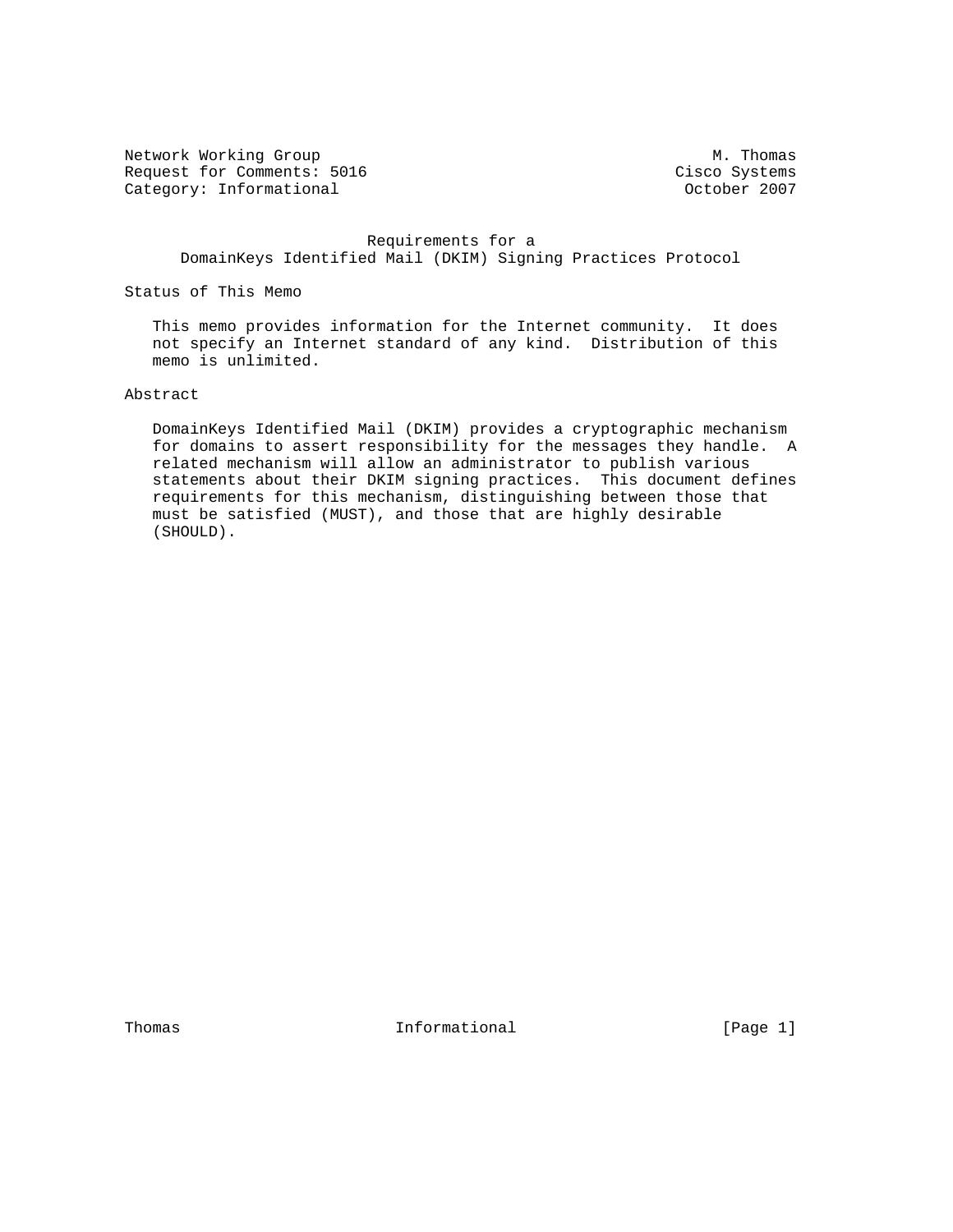Table of Contents

|  | 2. Definitions and Requirements Language 3                        |
|--|-------------------------------------------------------------------|
|  |                                                                   |
|  | 3.1. Problem Scenario 1: Is All Mail Signed with DKIM?  4         |
|  | 3.2. Problem Scenario 2: Illegitimate Domain Name Use 5           |
|  |                                                                   |
|  | 4.1. Deployment Consideration 1: Outsourced Signing  6            |
|  | 4.2. Deployment Consideration 2: Subdomain Coverage  6            |
|  | 4.3. Deployment Consideration 3: Resent Original Mail 7           |
|  | 4.4. Deployment Consideration 4: Incremental Deployment           |
|  |                                                                   |
|  | 4.5. Deployment Consideration 5: Performance and Caching  8       |
|  | 4.6. Deployment Consideration 6: Human Legibility of Practices  8 |
|  | 4.7. Deployment Consideration 7: Extensibility  8                 |
|  | 4.8. Deployment Consideration 8: Security  8                      |
|  |                                                                   |
|  |                                                                   |
|  |                                                                   |
|  | 5.3. Practice and Expectation Requirements 10                     |
|  | 5.4. Extensibility and Forward Compatibility Requirements 13      |
|  |                                                                   |
|  |                                                                   |
|  |                                                                   |
|  |                                                                   |
|  |                                                                   |
|  |                                                                   |

#### 1. Introduction

 DomainKeys Identified Mail [RFC4871] defines a message level signing and verification mechanism for email. While a DKIM signed message speaks for itself, there is ambiguity if a message doesn't have a valid first party signature (i.e., on behalf of the [RFC2822].From address): is this to be expected or not? For email, this is an especially difficult problem since there is no expectation of a priori knowledge of a sending domain's practices. This ambiguity can be used to mount a bid down attack that is inherent with systems like email that allow optional authentication: if a receiver doesn't know otherwise, it should not assume that the lack of a valid signature is exceptional without other information. Thus, an attacker can take advantage of the ambiguity and simply not sign messages. If a protocol could be developed for a domain to publish its DKIM signing practices, a message verifier could take that into account when it receives an unsigned piece of email.

Thomas **Informational Informational** [Page 2]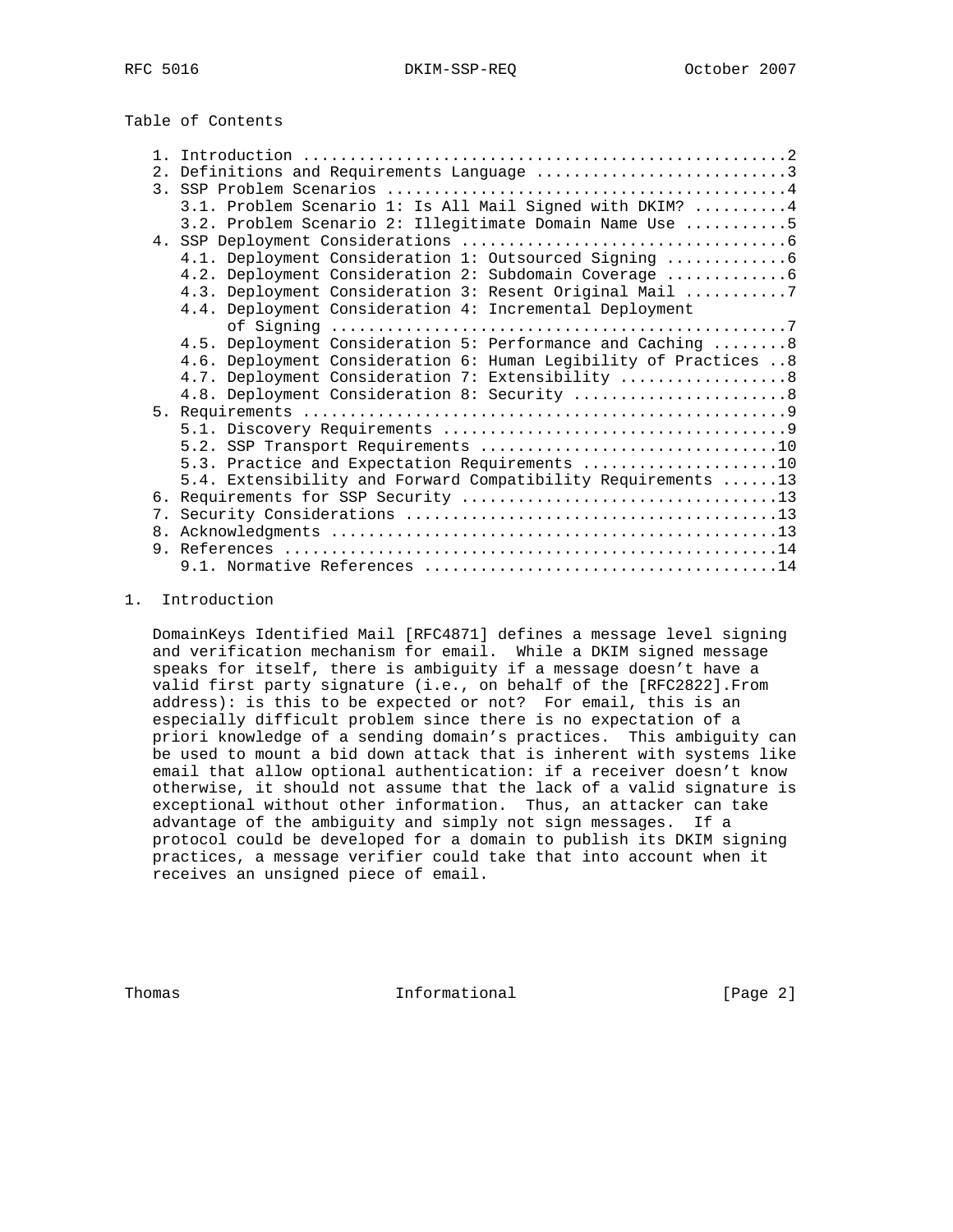This document defines the requirements for a mechanism that permits the publication of Sender Signing Practices (SSP). The document is organized into two main sections: first, a Problem and Deployment Scenario section that describes the problems that SSP is intended to address as well as the deployment issues surrounding the base problems, and the second section is the Requirements that arise because of those scenarios.

- 2. Definitions and Requirements Language
	- o Domain Holder: the entity that controls the contents of the DNS subtree starting at the domain, either directly or by delegation via NS records it controls.
	- o First Party Address: for DKIM, a first party address is defined to be the [RFC2822].From address in the message header; a first party address is also known as an Author address.
	- o First Party Signature: a first party signature is a valid signature where the signing identity (the d= tag or the more specific identity i= tag) matches the first party address. "Matches" in this context is defined in [RFC4871].
	- o Third Party Signature: a third party signature is a valid signature that does not qualify as a first party signature. Note that a DKIM third party signature is not required to correspond to a header field address such as the contents of Sender or List-Id, etc.
	- o Practice: a statement according to the [RFC2822].From domain holder of externally verifiable behavior in the email messages it sends.
	- o Expectation: an expectation combines with a practice to convey what the domain holder considers the likely survivability of the practice for a receiver, in particular receivers that may be more than one SMTP hop away.
	- o DKIM Signing Complete: a practice where the domain holder asserts that all legitimate mail will be sent with a valid first party signature.

 The key words "MUST", "MUST NOT", "REQUIRED", "SHALL", "SHALL NOT", "SHOULD", "SHOULD NOT", "RECOMMENDED", "MAY", and "OPTIONAL" in this document are to be interpreted as described in RFC 2119 [RFC2119].

Thomas **Informational Informational** [Page 3]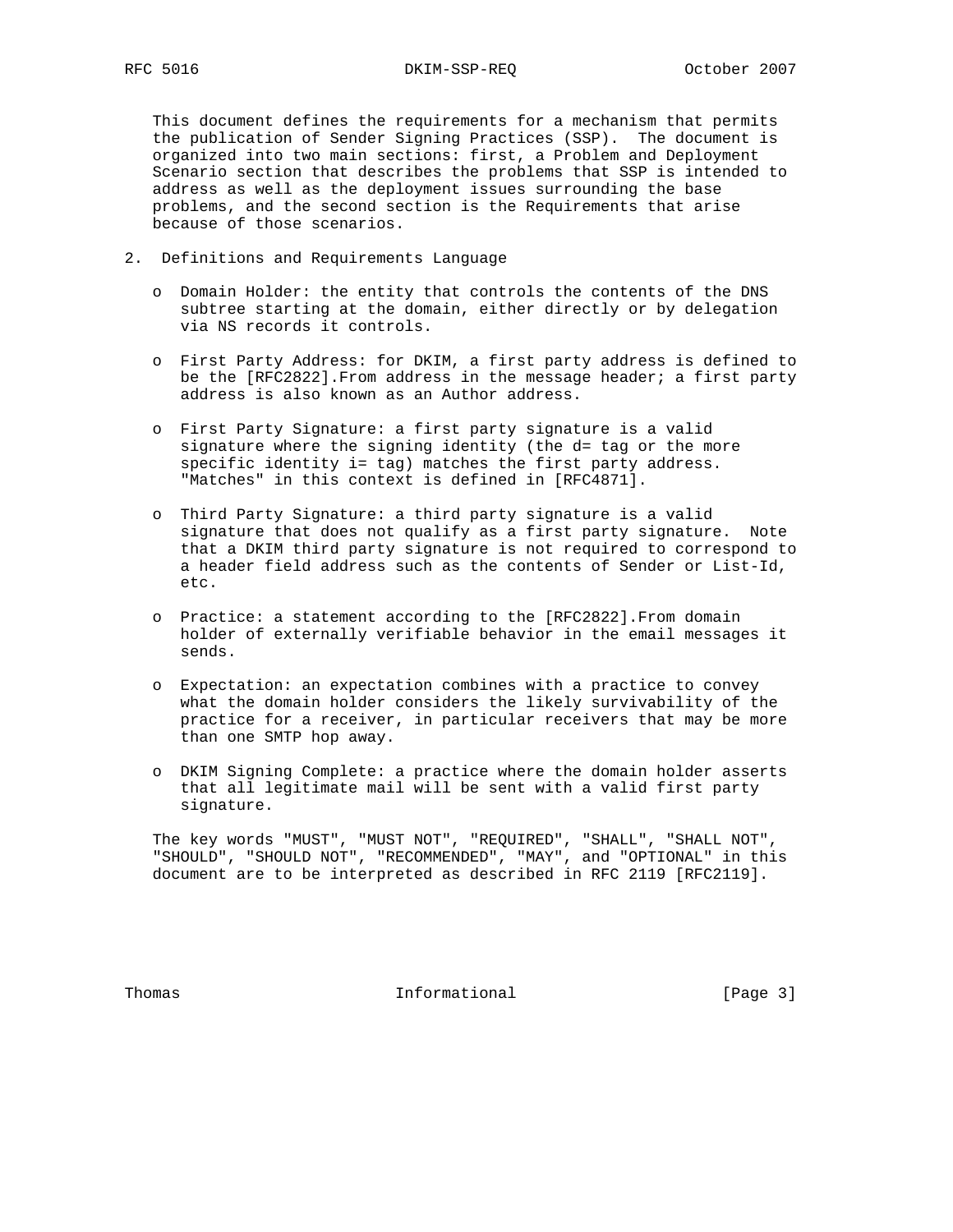#### 3. SSP Problem Scenarios

 The email world is a diverse place with many deployment considerations. This section outlines expected usage scenarios where DKIM signing/verifying will take place, and how a new protocol might help to clarify the relevance of DKIM-signed mail.

### 3.1. Problem Scenario 1: Is All Mail Signed with DKIM?

 After auditing their outgoing mail and deploying DKIM signing for all of their legitimate outgoing mail, a domain could be said to be DKIM signing complete. That is, the domain has, to the best of its ability, ensured that all legitimate mail purporting to have come from that domain contains a valid DKIM signature.

 A receiver in the general case doesn't know what the practices are for a given domain. Thus, the receiver is at a disadvantage in not knowing whether or not it should expect all mail to be signed from a given domain. This knowledge gap leads to a trivially exploitable bid-down attack where the attacker merely sends unsigned mail; since the receiver doesn't know the practices of the signing domain, it cannot treat the message any more harshly for lack of a valid signature.

 An information service that allows a receiver to query for the practices and expectations of the first party domain when no valid first party signature is found could be useful in closing this gap. A receiver could use this information to treat such questionable mail with varying degrees of prejudice.

 Note that, for the foreseeable future, unrestricted use patterns of mail (e.g., where users may be members of mailing lists, etc.) will likely suffer occasional, non-malicious signature failure in transit. While probably not a large percentage of total traffic, this kind of breakage may be a significant concern for those usage patterns. This scenario defines where the sender cannot set any expectation as to whether an individual message will arrive intact.

 Even without that expectation, a receiver may be able to take advantage of the knowledge that the domain's practice is to sign all mail and bias its filters against unsigned or damaged in transit mail. This information should not be expected to be used in a binary yes/no fashion, but instead as a data point among others in a filtering system.

Thomas 1nformational 1999 [Page 4]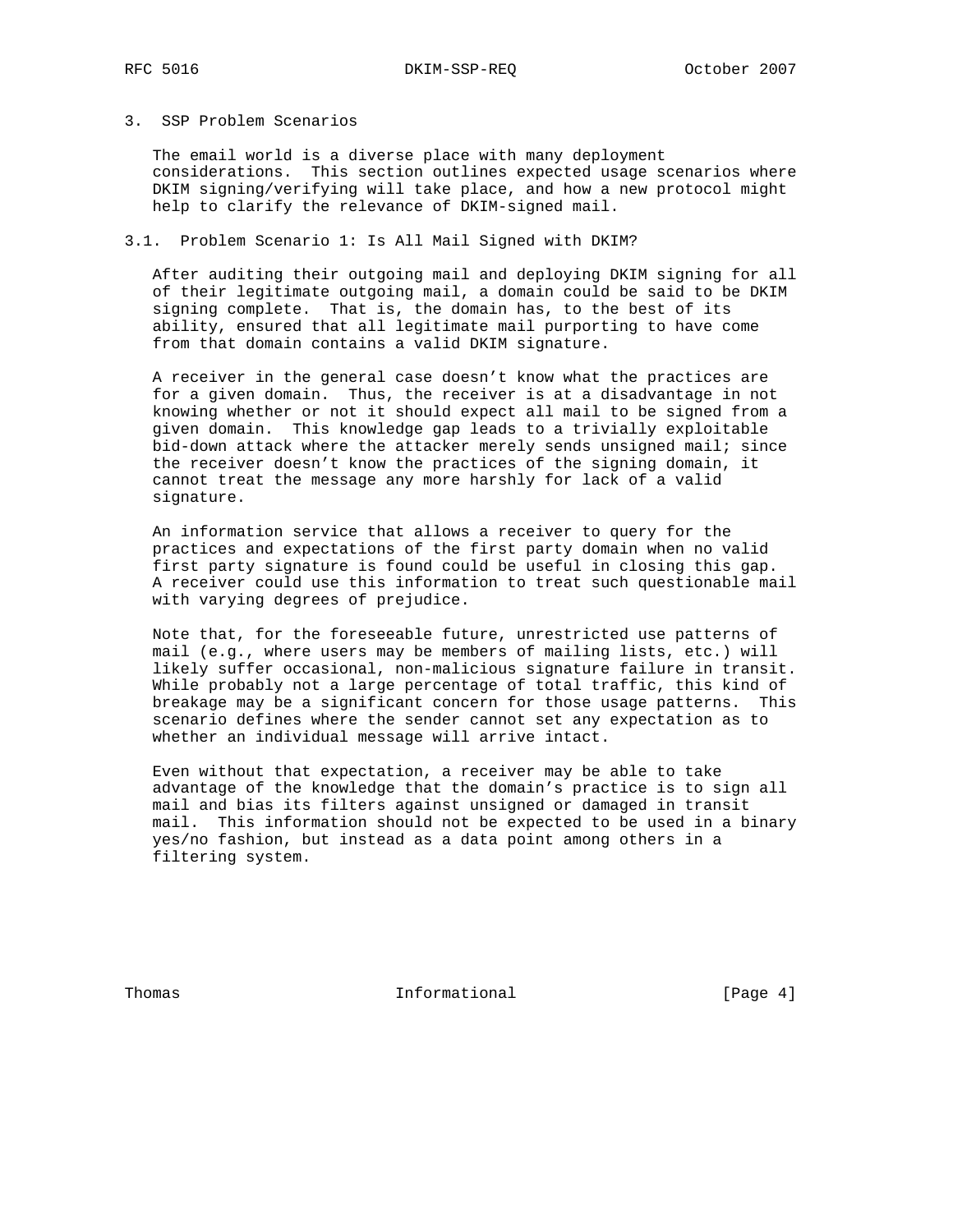The following exchange illustrates problem scenario 1.

- 1. Mail with a [RFC2822].From domain Alice is sent to domain Bob with a missing or broken DKIM first party signature from Alice.
- 2. Domain Bob would like to know whether that is an expected state of affairs.
- 3. Domain Alice provides information that it signs all outgoing mail, but places no expectation on whether it will arrive with an intact first party signature.
- 4. Domain Bob could use this information to bias its filters to examine the message with some suspicion.
- 3.2. Problem Scenario 2: Illegitimate Domain Name Use

 A class of mail typified by transactional mail from high-value domains is currently the target of phishing attacks. In particular, many phishing scams forge the [RFC2822].From address in addition to spoofing much of the content to trick unsuspecting users into revealing sensitive information. Domain holders sending this mail would like the ability to give an enhanced guarantee that mail sent with their domain name should always arrive with the proof that the domain holder consented to its transmission. That is, the message should contain a valid first party signature as defined above.

 From a receiver's standpoint, knowing that a domain not only signs all of its mail, but places a very high value on the receipt of a valid first party signature from that domain is helpful. Hence, a receiver knows that the sending domain signs all its mail, and that the sending domain considers mail from this domain particularly sensitive in some sense, and is asking the receiver to be more suspicious than it otherwise might be of a broken or missing first party signature. A receiver with the knowledge of the sender's expectations in hand might choose to process messages not conforming to the published practices in a special manner. Note that the ability to state an enhanced guarantee of a valid signature means that senders should expect mail that traverses modifying intermediaries (e.g., mailing lists, etc.) will likely be quarantined or deleted; thus, this scenario is more narrow than problem scenario 1.

 Informative Note: a receiving filter may choose to treat scenario 2 much more harshly than scenario 1; where scenario 1 looks odd, scenario 2 looks like something is very wrong.

Thomas **Informational Informational** [Page 5]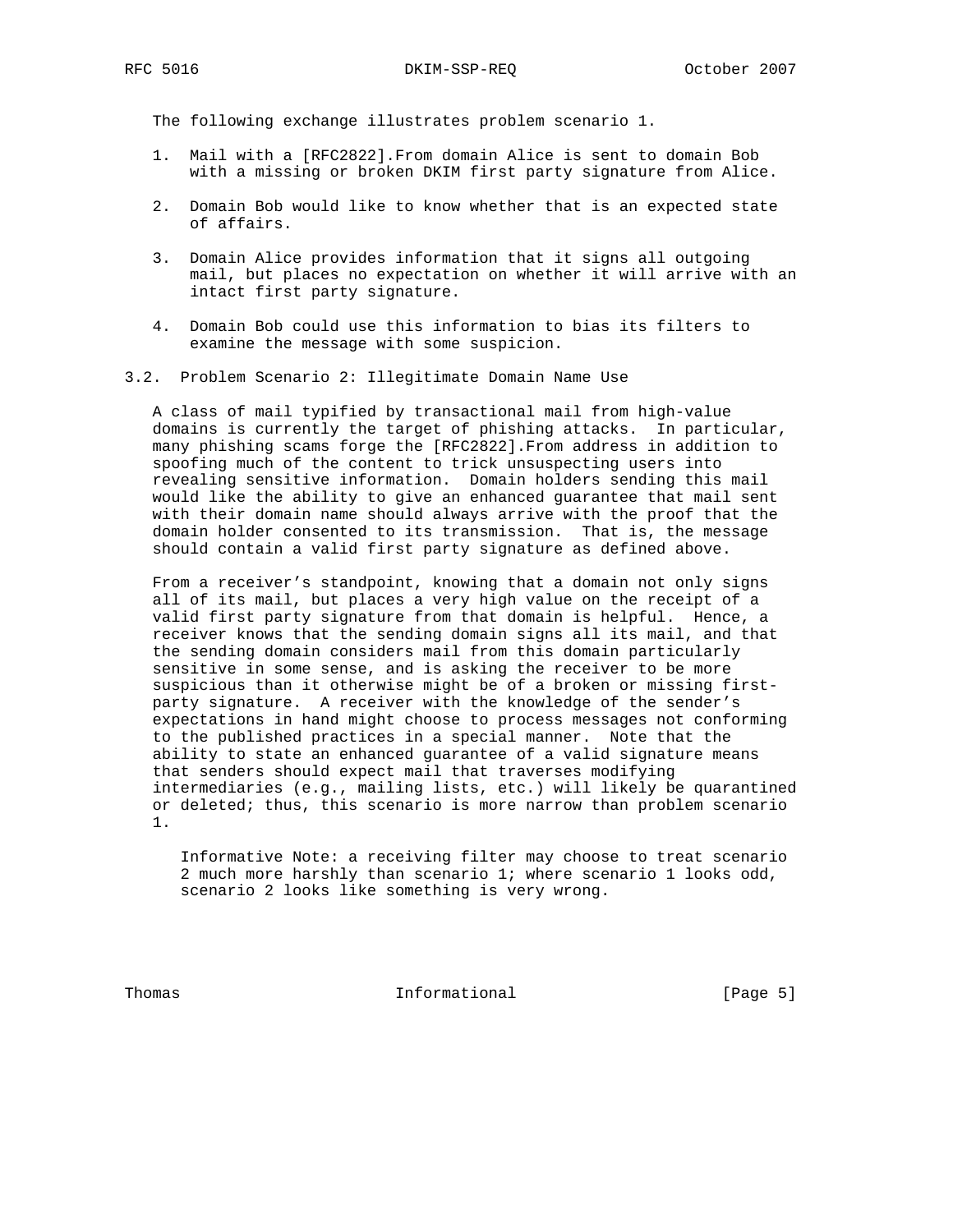RFC 5016 DKIM-SSP-REQ October 2007

- 1. Mail with a [RFC2822].From domain Alice is sent to domain Bob with a missing or broken first party DKIM signature from domain Alice.
- 2. Domain Bob would like to know whether that is an expected state of affairs.
- 3. Domain Alice provides information that it signs all outgoing mail, and furthermore places an expectation that it should arrive with an intact first party signature, and that the receiver should be much more wary if it does not.
- 4. Domain Bob could use this information to bias its filters such that it examines the message with great suspicion.
- 4. SSP Deployment Considerations

 Given the problems enumerated above for which we'd like SSP to provide information to recipients, there are a number of scenarios that are not related to the problems that are to be solved, per se, but the actual mechanics of implementing/deploying the information service that SSP would provide.

4.1. Deployment Consideration 1: Outsourced Signing

 Many domains do not run their own mail infrastructure, or may outsource parts of it to third parties. It is desirable for a domain holder to have the ability to delegate to other entities the ability to sign for the domain holder. One obvious use scenario is a domain holder from a small domain that needs to have the ability for their outgoing ISP to sign all of their mail on behalf of the domain holder. Other use scenarios include outsourced bulk mail for marketing campaigns, as well as outsourcing various business functions, such as insurance benefits, etc.

4.2. Deployment Consideration 2: Subdomain Coverage

 An SSP client will perform lookups on incoming mail streams to provide the information as proposed in the problem scenarios. The domain part of the first address of the [RFC2822].From will form the basis to fetch the published information. A trivial attack to circumvent finding the published information can be mounted by simply using a subdomain of the parent domain that doesn't have published information. This attack is called the subdomain attack: that is, a domain wants to not only publish a policy for a given DNS label it controls, but it would also like to protect all subdomains of that label as well. If this characteristic is not met, an attacker would need only create a possibly fictitious subdomain that was not covered

Thomas Informational [Page 6]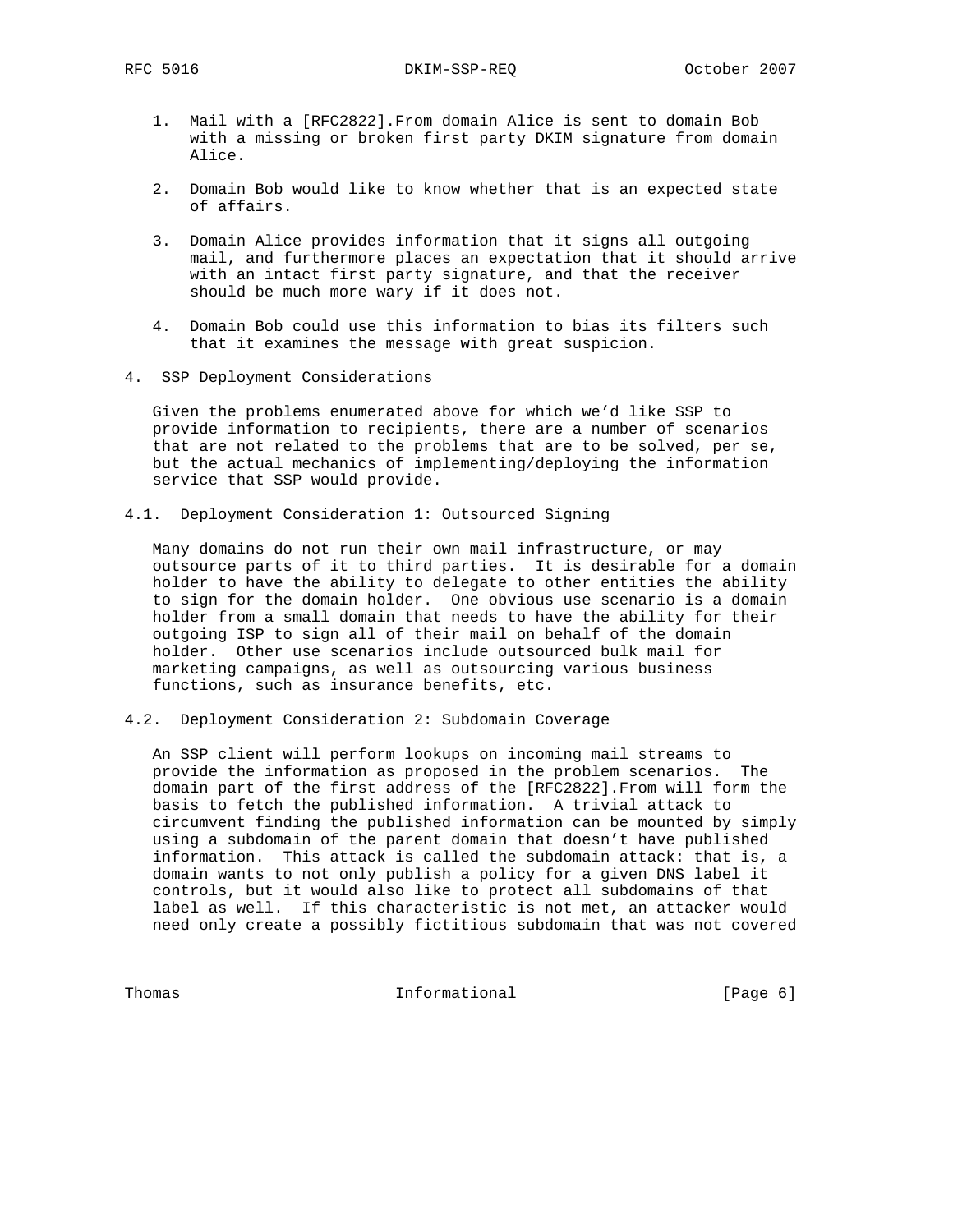by the SSP's information service. Thus, it would be advantageous for SSP to not only cover a given domain, but all subdomains of that domain as well.

4.3. Deployment Consideration 3: Resent Original Mail

 Resent mail is a common occurrence in many scenarios in the email world of today. For example, domain Alice sends a DKIM-signed message with a published practice of signing all messages to domain Bob's mailing list. Bob, being a good net citizen, wants to be able to take his part of the responsibility of the message in question, so he DKIM signs the message, perhaps corresponding to the Sender address.

 Note that this scenario is completely orthogonal to whether Alice's signature survived Bob's mailing list: Bob merely wants to assert his part in the chain of accountability for the benefit of the ultimate receivers. It would be useful for this practice to be encouraged as it gives a more accurate view of who handled the message. It also has the side benefit that remailers that break DKIM first party signatures can be potentially assessed by the receiver based on the receiver's opinion of the signing domains that actually survived.

4.4. Deployment Consideration 4: Incremental Deployment of Signing

 As a practical matter, it may be difficult for a domain to roll out DKIM signing such that they can publish the DKIM Signing Complete practice given the complexities of the user population, the outsourced vendors sending on its behalf, etc. This leaves open an exploit that high-value mail, such as in Problem Scenario 2, must be classified to the least common denominator of the published practices. It would be desirable to allow a domain holder to publish a list of exceptions that would have a more restrictive practices statement. NB: this consideration has been deemed met by the mechanisms provided by the base DKIM signing mechanism; it is merely documented here as having been an issue.

 For example, bigbank.example.com might be ready to say that statements@bigbank.example.com is always signed, but the rest of the domain, say, is not. Another situation is that the practices of some address local parts in a given domain are not the same as practices of other local parts. Using the same example of statements@bigbank.example.com being a transactional kind of email that would like to publish very strong practices, mixed in with the rest of the user population local parts, which may go through mailing lists, etc., for which a less strong statement is appropriate.

Thomas **Informational Informational** [Page 7]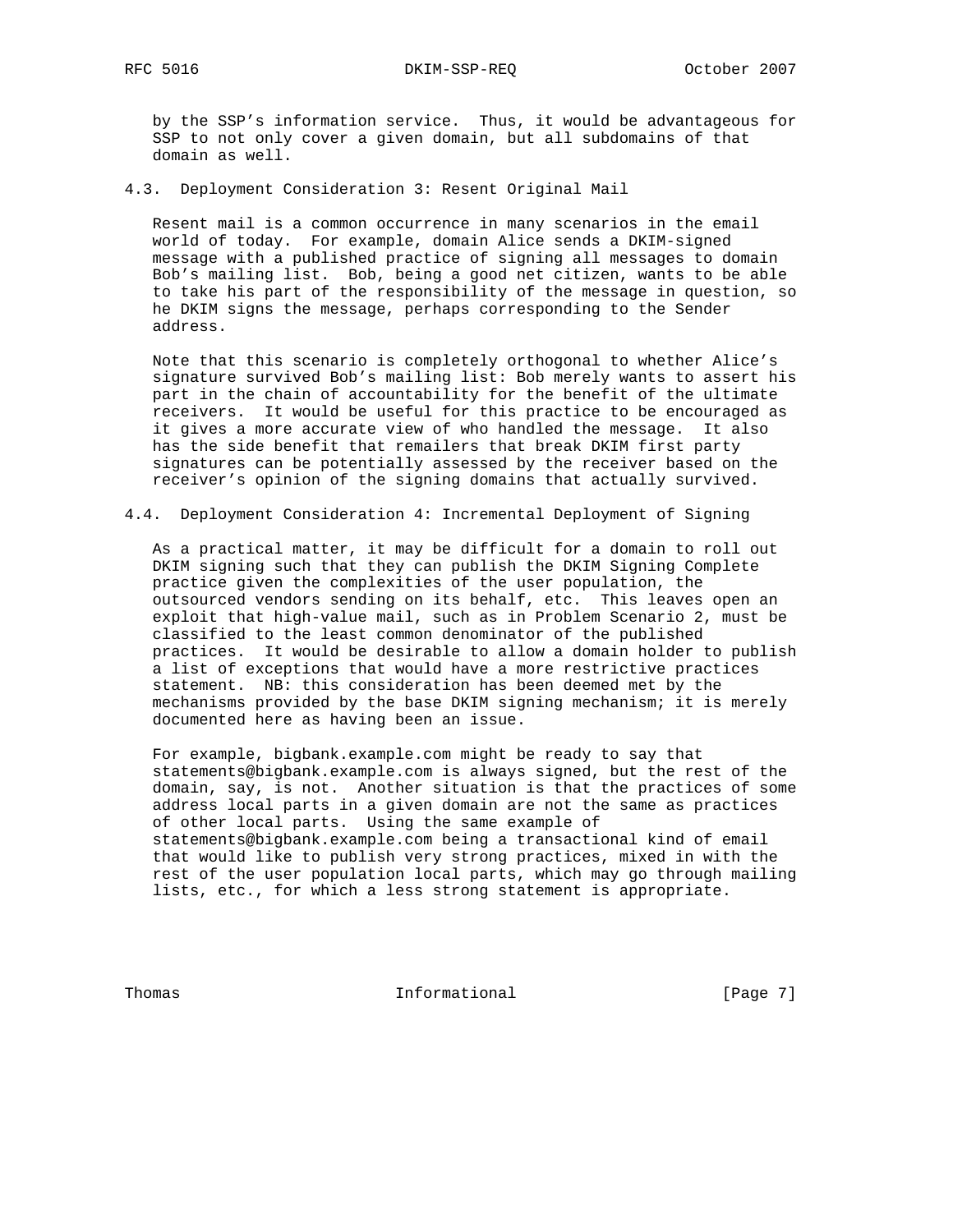It should be said that DKIM, through the use of subdomains, can already support this kind of differentiation. That is, in order to publish a strong practice, one only has to segregate those cases into different subdomains. For example: accounts.bigbank.example.com would publish constrained practices, while corporateusers.bigbank.example.com might publish more permissive practices.

#### 4.5. Deployment Consideration 5: Performance and Caching

 Email service provides an any-any mesh of potential connections: all that is required is the publication of an MX record and an SMTP listener to receive mail. Thus, the use of SSP is likely to fall into two main scenarios, the first of which are large, well-known domains that are in constant contact with one another. In this case, caching of records is essential for performance, including the caching of the non-existence of records (i.e., negative caching).

 The second main scenario is when a domain exchanges mail with a much smaller volume domain. This scenario can be both perfectly normal as with the case of vanity domains, and unfortunately, a vector for those sending mail for anti-social reasons. In this case, we'd like the message exchange burden to SSP querier to be low, since many of the lookups will not provide a useful answer. Likewise, it would be advantageous to have upstream caching here as well so that, say, a mailing list exploder on a small domain does not result in an explosion of queries back at the root and authoritative server for the small domain.

### 4.6. Deployment Consideration 6: Human Legibility of Practices

 While SSP records are likely to be primarily consumed by an automaton, for the foreseeable future they are also likely to be inspected by hand. It would be nice to have the practices stated in a fashion that is also intuitive to the human inspectors.

4.7. Deployment Consideration 7: Extensibility

 While this document pertains only to requirements surrounding DKIM signing practices, it would be beneficial for the protocol to be able to extend to other protocols.

4.8. Deployment Consideration 8: Security

 SSP must be able to withstand life in a hostile, open-Internet environment. These include DoS attacks, and especially DoS attacks that leverage themselves through amplification inherent in the protocol. In addition, while a useful protocol may be built without

Thomas **Informational Informational** [Page 8]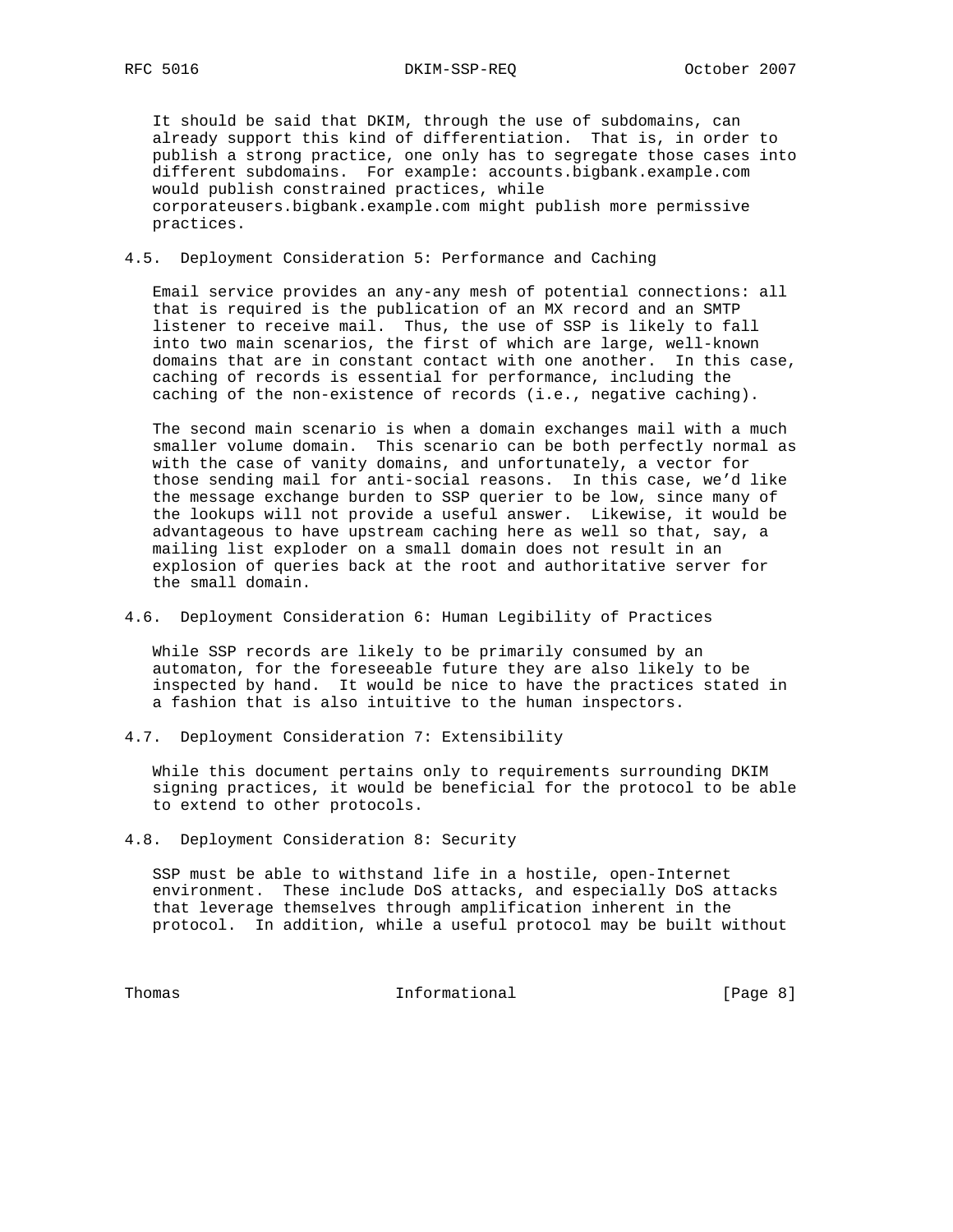strong source authentication provided by the information service, a path to strong source authentication should be provided by the protocol, or underlying protocols.

5. Requirements

 This section defines the requirements for SSP. As with most requirements documents, these requirements define the MINIMUM requirements that a candidate protocol must provide. It should also be noted that SSP must fulfill all of the requirements.

5.1. Discovery Requirements

 Receivers need a means of obtaining information about a sender's DKIM practices. This requires a means of discovering where the information is and what it contains.

- 1. The author is the first-party sender of a message, as specified in the [RFC2822].From field. SSP's information is associated with the author's domain name, and is published subordinate to that domain name.
- 2. In order to limit the cost of its use, any query service supplying SSP's information MUST provide a definitive response within a small, deterministic number of message exchanges under normal operational conditions.

 Informative Note: this, for all intents and purposes is a prohibition on anything that might produce loops or result in extended delays and overhead; also though "deterministic" doesn't specify how many exchanges, the expectation is "few".

Refs: Deployment Considerations, Sections 4.2 and 4.5.

 3. SSP's publishing mechanism MUST be defined such that it does not lead to multiple resource records of the same type for different protocols residing at the same location.

 Informative note: an example is multiple resource record of the same type within a common DNS leaf. Hence, uniquely defined leaf names or uniquely defined resource record types will ensure unambiguous referencing.

Refs: Deployment Consideration, Section 4.2.

Thomas **Informational Informational** [Page 9]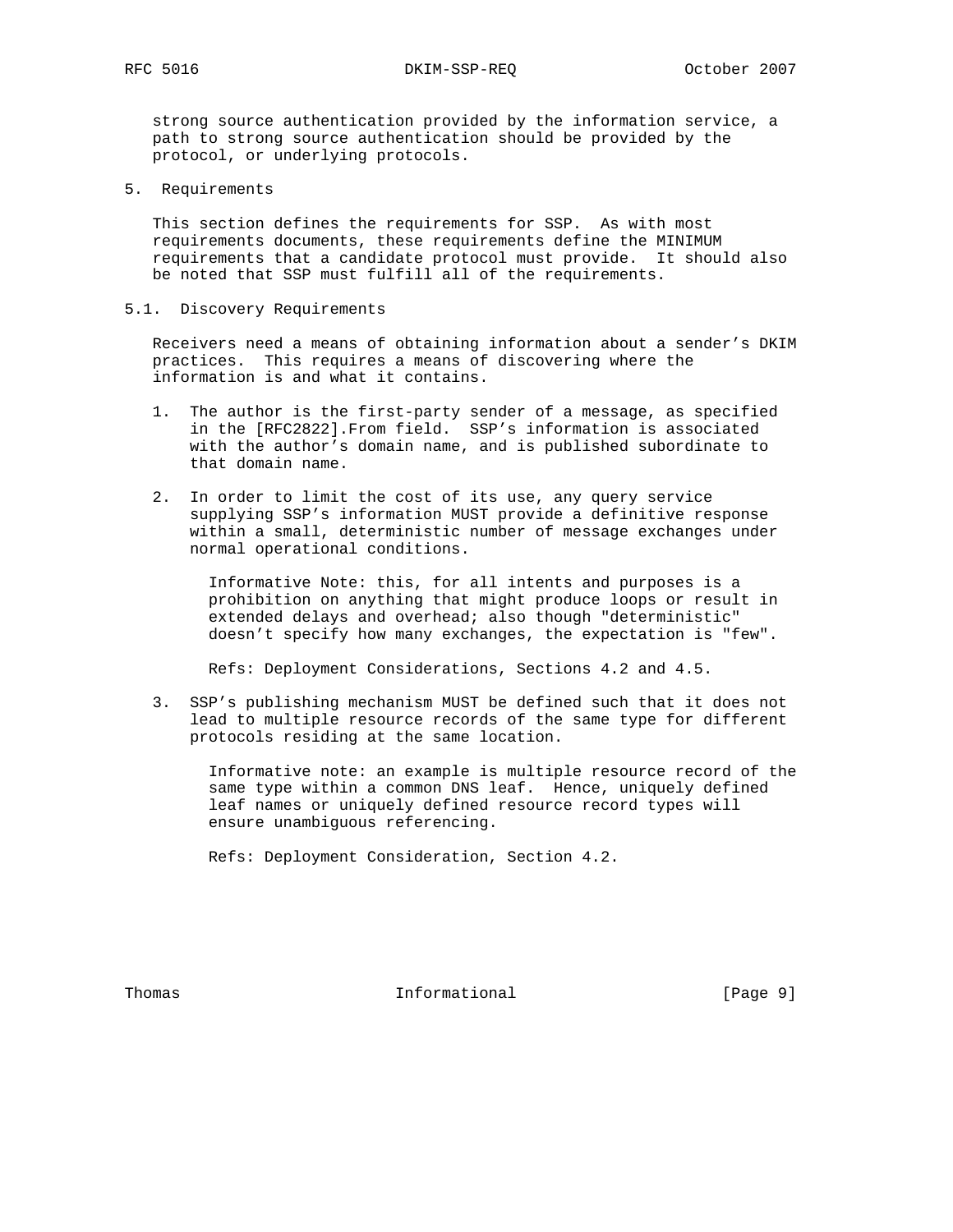4. SSP retrieval SHOULD provide coverage for not only a given domain but all of its subdomains as well. It is recognized that there is some reasonable doubt about the feasibility of a widely accepted solution to this requirement. If the working group does not achieve rough consensus on a solution, it MUST document the relevant security considerations in the protocol specification.

Refs: Deployment Considerations, Sections 4.2 and 4.5.

#### 5.2. SSP Transport Requirements

 The publication and query mechanism will operate as an internet-based message exchange. There are multiple requirements for this lower layer service:

 1. The exchange SHOULD have existing widespread deployment of the transport layer, especially if riding on top of a true transport layer (e.g., TCP, UDP).

Refs: Deployment Considerations, Sections 4.5 and 4.7.

 2. The query/response in terms of latency time and the number of messages involved MUST be low (less than three message exchanges not counting retransmissions or other exceptional conditions).

Refs: Deployment Consideration, Section 4.5.

 3. If the infrastructure doesn't provide caching (a la DNS), the records retrieved MUST provide initiators the ability to maintain their own cache. The existing caching infrastructure is, however, highly desirable.

Refs: Deployment Consideration, Section 4.5.

 4. Multiple geographically and topologically diverse servers MUST be supported for high availability.

Refs: Deployment Considerations, Sections 4.5 and 4.7.

5.3. Practice and Expectation Requirements

 As stated in the definitions section, a practice is a statement according to the [RFC2822].From domain holder of externally verifiable behavior in the email messages it sends. As an example, a practice might be defined such that all email messages will contain a DKIM signature corresponding to the [RFC2822].From address. Since there is a possibility of alteration between what a sender sends and a receiver examines, an expectation combines with a practice to

Thomas 1nformational [Page 10]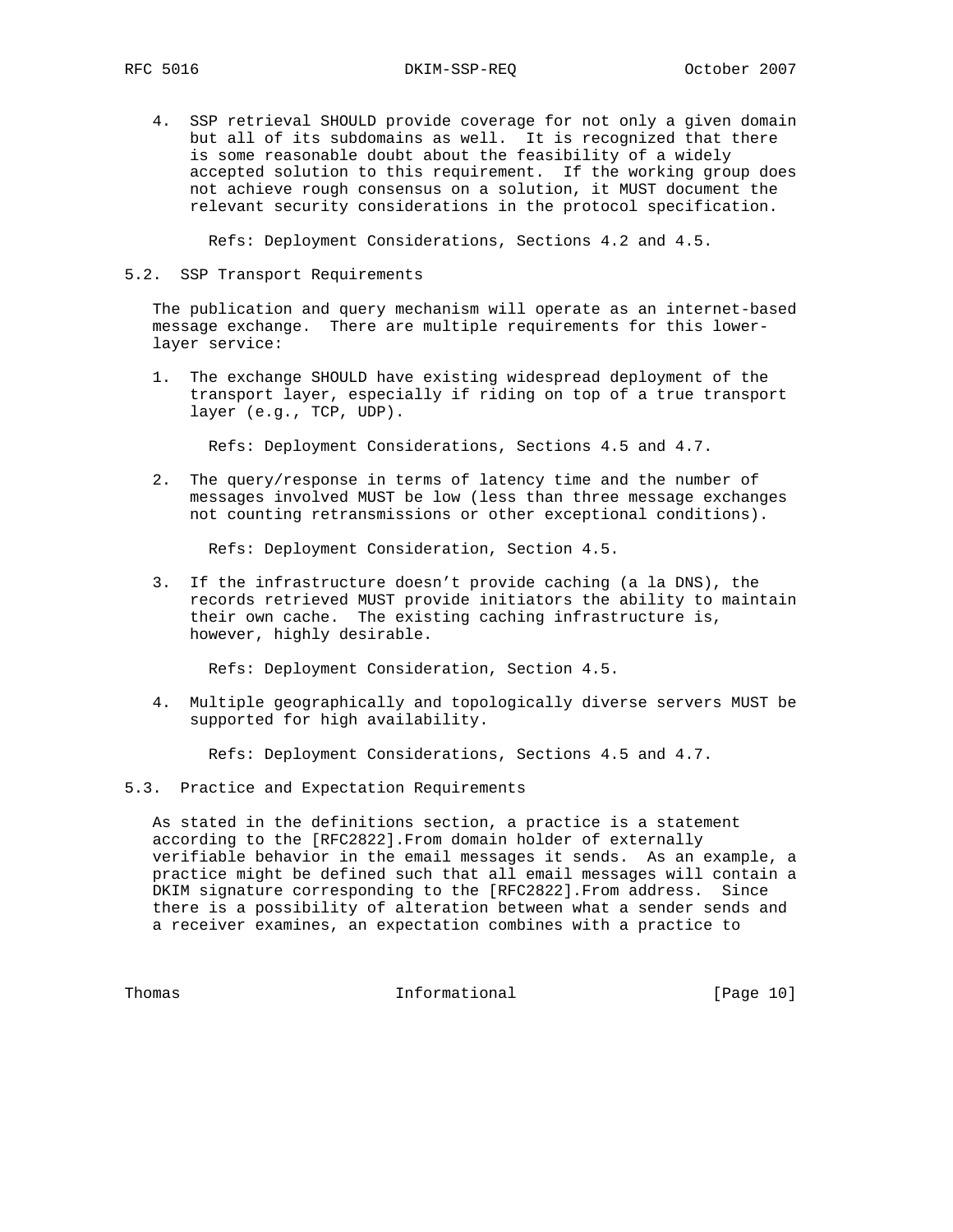# RFC 5016 DKIM-SSP-REQ October 2007

 convey what the [RFC2822].From domain considers the likely outcome of the survivability of the practice at a receiver. For example, a practice that a valid DKIM for the [RFC2822].From address is present when it is sent from the domain, and an expectation that it will remain present and valid for all receivers whether topologically adjacent or not.

 1. SSP MUST be able to make practices and expectation assertions about the domain part of a [RFC2822].From address in the context of DKIM. SSP will not make assertions about other addresses for DKIM at this time.

Refs: Problem Scenarios 1 and 2, Sections 3.1 and 3.2.

 2. SSP MUST provide a concise linkage between the [RFC2822].From and the identity in the DKIM i= tag, or its default if it is missing in the signature. That is, SSP MUST precisely define the semantics of what qualifies as a first party signature.

Refs: Problem Scenarios 1 and 2, Sections 3.1 and 3.2.

 3. SSP MUST be able to publish a practice that the domain's signing behavior is "DKIM Signing Complete". That is, all messages were transmitted with a valid first party signature.

Refs: Problem Scenario 1, Section 3.1.

 4. SSP MUST be able to publish an expectation that a verifiable first party DKIM signature should be expected on receipt of a message.

Refs: Problem Scenario 2, Section 3.2.

 5. Practices and expectations MUST be presented in SSP syntax using as intuitive a descriptor as possible. For example, p=? would be better represented as p=unknown.

Refs: Deployment Consideration, Section 4.6.

 6. Because DKIM uses DNS to store selectors, there is always the ability for a domain holder to delegate all or parts of the \_domainkey subdomain to an affiliated party of the domain holder's choosing. That is, the domain holder may set an NS record for \_domainkey.example.com to delegate to an email provider who manages the entire namespace. There is also the ability for the domain holder to partition its namespace into subdomains to further constrain third parties. For example, a domain holder could delegate only \_domainkey.benefits.example.com

Thomas 10.1 Informational 1.1 [Page 11]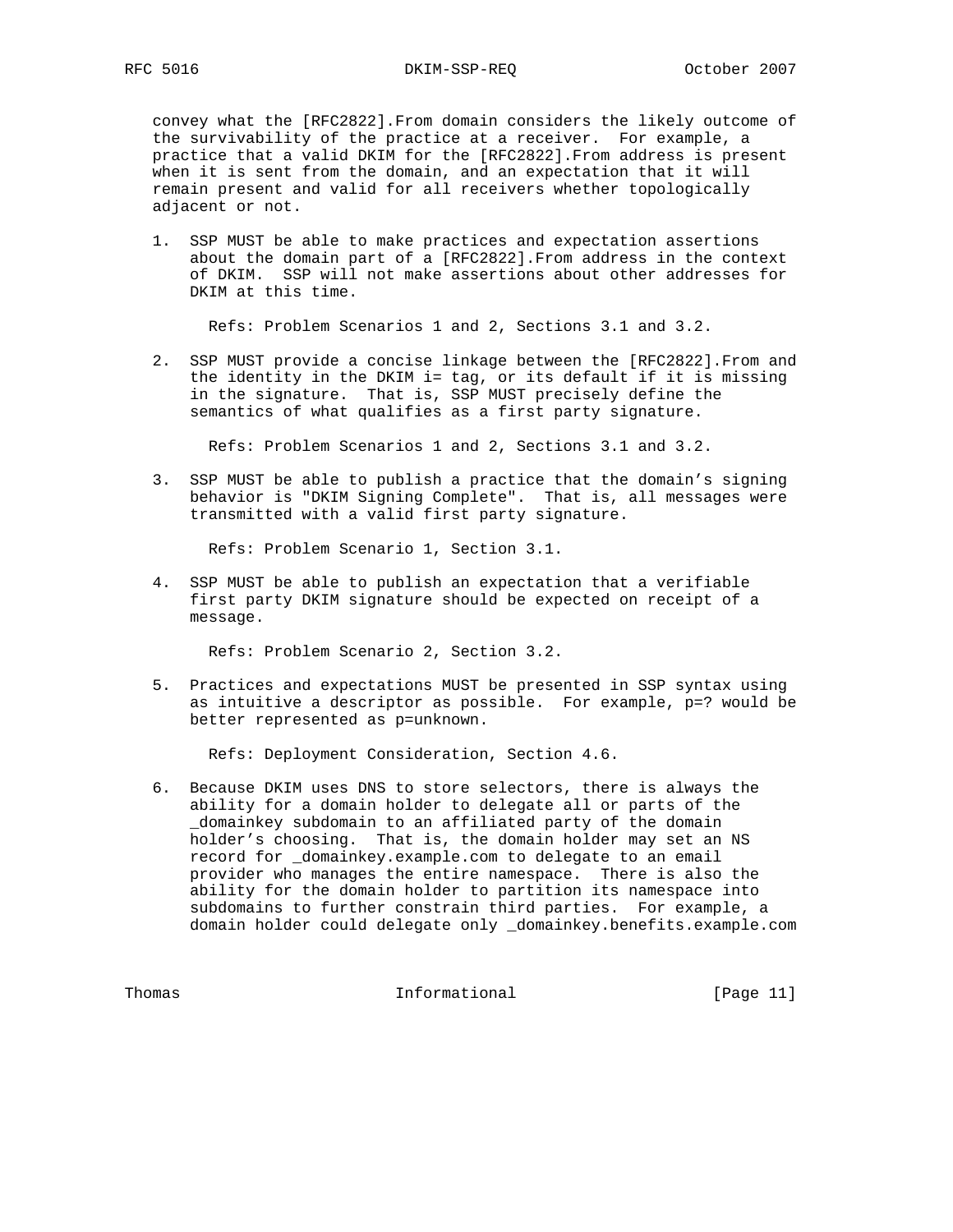to a third party to constrain the third party to only be able to produce valid signatures in the benefits.example.com subdomain. Last, a domain holder can even use CNAME's to delegate individual leaf nodes. Given the above considerations, SSP need not invent a different means of allowing affiliated parties to sign on a domain's behalf at this time.

Refs: Deployment Consideration, Section 4.4.

 7. Practices and expectations MUST be presented as an information service from the signing domain to be consumed as an added factor to the receiver's local policy. In particular, a practice or expectation MUST NOT mandate any disposition stance on the receiver.

Refs: Problem Scenarios 1 and 2, Sections 3.1 and 3.2.

 8. There is no requirement that SSP publish practices of any/all third parties that MUST NOT sign on the domain holder's behalf. This should be considered out of scope.

 INFORMATIVE NOTE: this is essentially saying that the protocol doesn't have to concern itself with being a blacklist repository.

Refs: Problem Scenarios 1 and 2, Sections 3.1 and 3.2.

 9. SSP MUST NOT be required to be invoked if a valid first party signature is found.

Refs: Deployment Consideration, Section 4.2.

 10. SSP MUST NOT provide a mechanism that impugns the existence of non-first party signatures in a message. A corollary of this requirement is that the protocol MUST NOT link practices of first party signers with the practices of third party signers.

 INFORMATIVE NOTE: the main thrust of this requirement is that practices should only be published for that which the publisher has control, and should not meddle in what is ultimately the local policy of the receiver.

Refs: Deployment Consideration, Section 4.3.

Thomas **Informational Informational** [Page 12]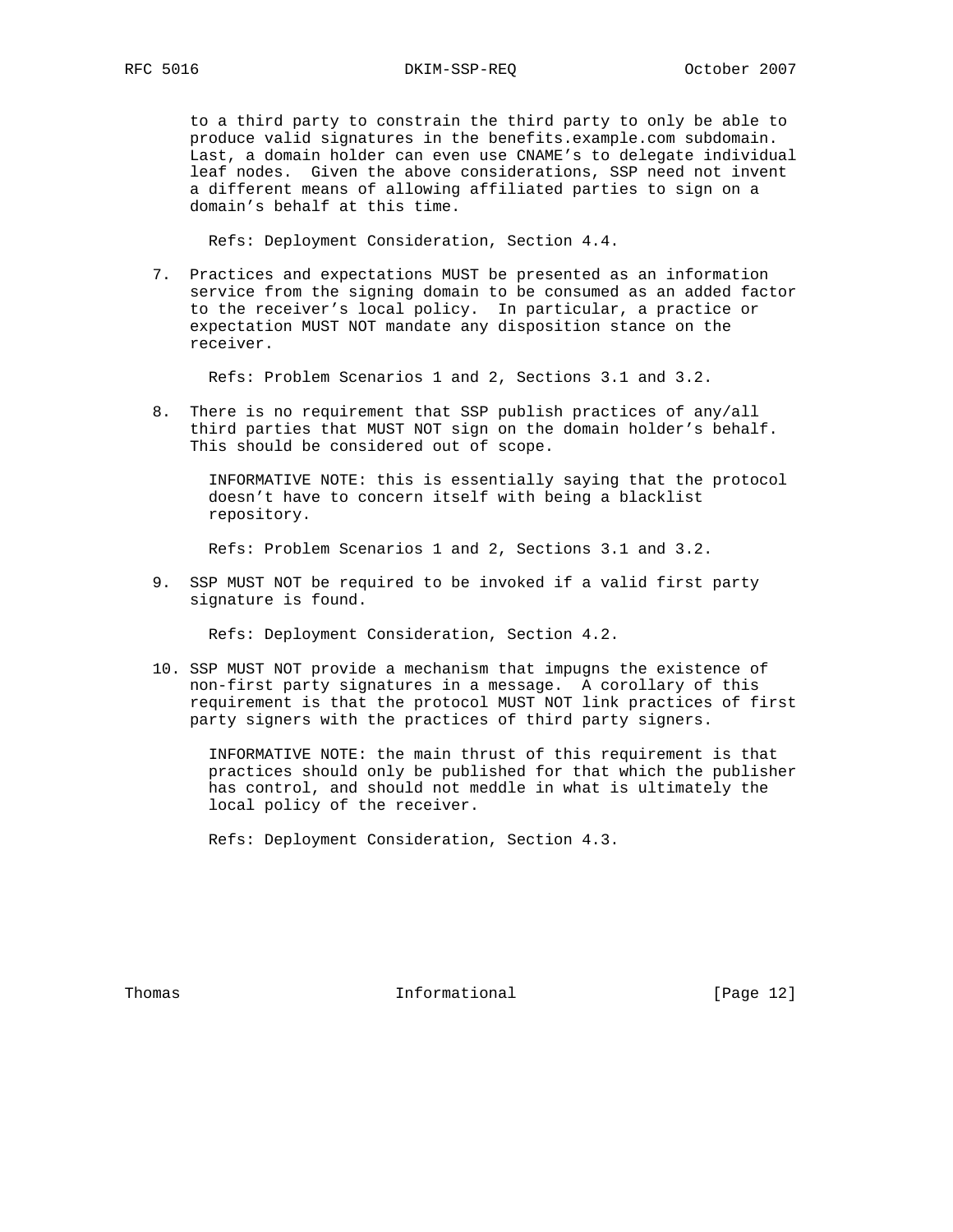- 5.4. Extensibility and Forward Compatibility Requirements
	- 1. SSP MUST NOT extend to any protocol other than DKIM for email at this time. SSP SHOULD be extensible for protocols other than DKIM.

Refs: Deployment Consideration, Section 4.7.

 2. SSP MUST be able to add new practices and expectations within the existing discovery/transport/practices in a backward compatible fashion.

Refs: Deployment Consideration, Section 4.7.

#### 6. Requirements for SSP Security

- 1. SSP for a high-value domain is potentially a high-value DoS target, especially since the unavailability of SSP's record could make unsigned messages less suspicious.
- 2. SSP MUST NOT make highly leveraged amplification or make-work attacks possible. In particular, the work and message exchanges involved MUST be order of a constant.

Refs: Deployment Consideration, Section 4.8.

 3. SSP MUST have the ability for a domain holder to provide SSP's data such that a receiver can determine that it is authentically from the domain holder with a large degree of certainty. SSP may provide means that provide less certainty in trade off for ease of deployment.

Refs: Deployment Consideration, Section 4.8.

7. Security Considerations

 This document defines requirements for a new protocol and the security related requirements are defined above. Since it is expected that the new protocol will use the DNS as a basis for the published SSP information, most if not all of the threats described in [RFC4686] will be applicable.

8. Acknowledgments

 Dave Crocker and Jim Fenton provided substantial review of this document. Thanks also to Vijay Gurbani and David Harrington for their helpful last call reviews.

Thomas **Informational Informational** [Page 13]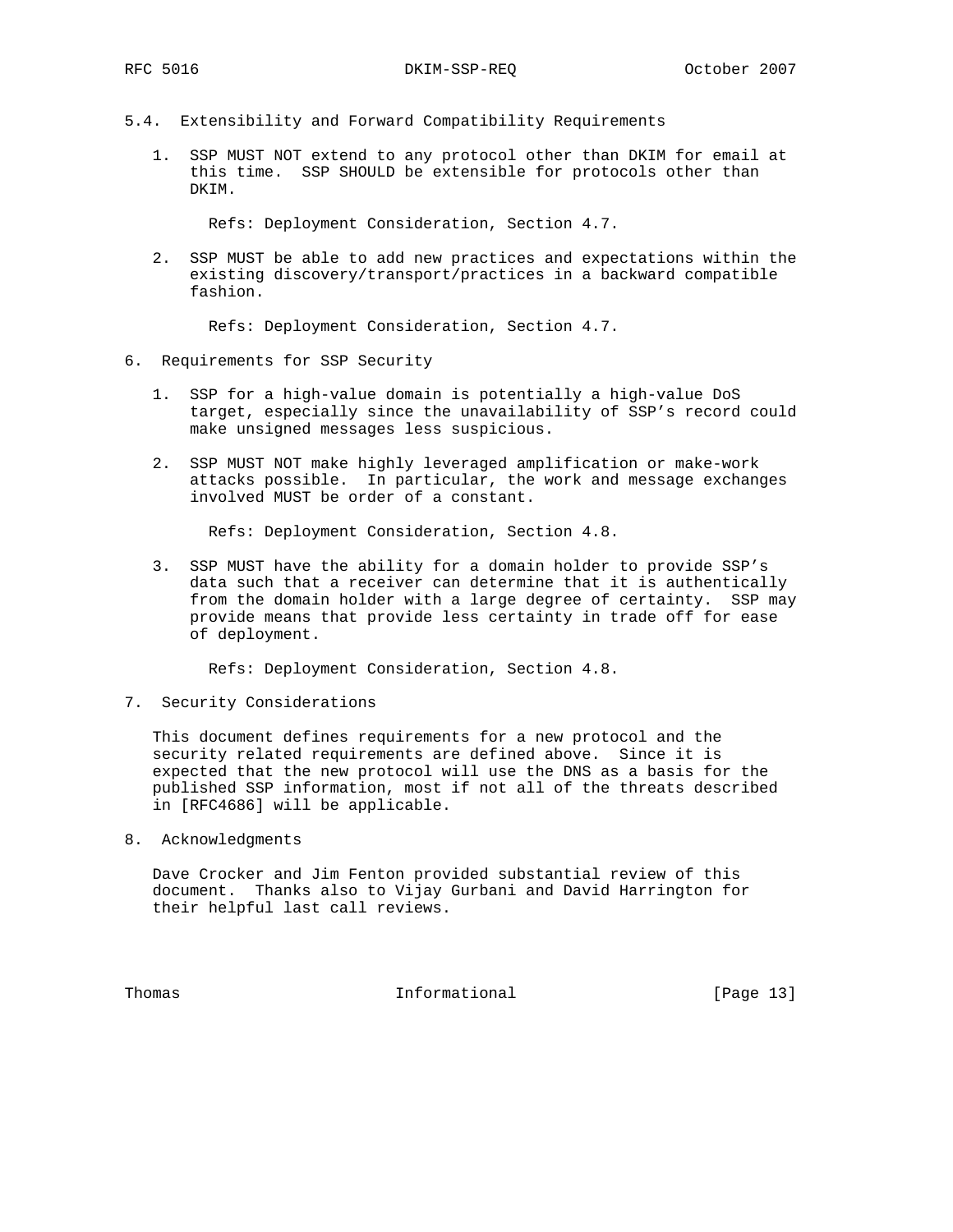## 9. References

- 9.1. Normative References
	- [RFC2119] Bradner, S., "Key words for use in RFCs to Indicate Requirement Levels", BCP 14, RFC 2119, March 1997.
	- [RFC2822] Resnick, P., Ed., "Internet Message Format", RFC 2822, April 2001.
	- [RFC4686] Fenton, J., "Analysis of Threats Motivating DomainKeys Identified Mail (DKIM)", RFC 4686, September 2006.
- [RFC4871] Allman, E., Callas, J., Delany, M., Libbey, M., Fenton, J., and M. Thomas, "DomainKeys Identified Mail (DKIM) Signatures", RFC 4871, May 2007.

Author's Address

 Michael Thomas Cisco Systems 606 Sanchez St San Francisco, California 94114 USA

 Phone: +1-408-525-5386 Fax: +1-408-525-5386 EMail: mat@cisco.com

Thomas 1nformational [Page 14]